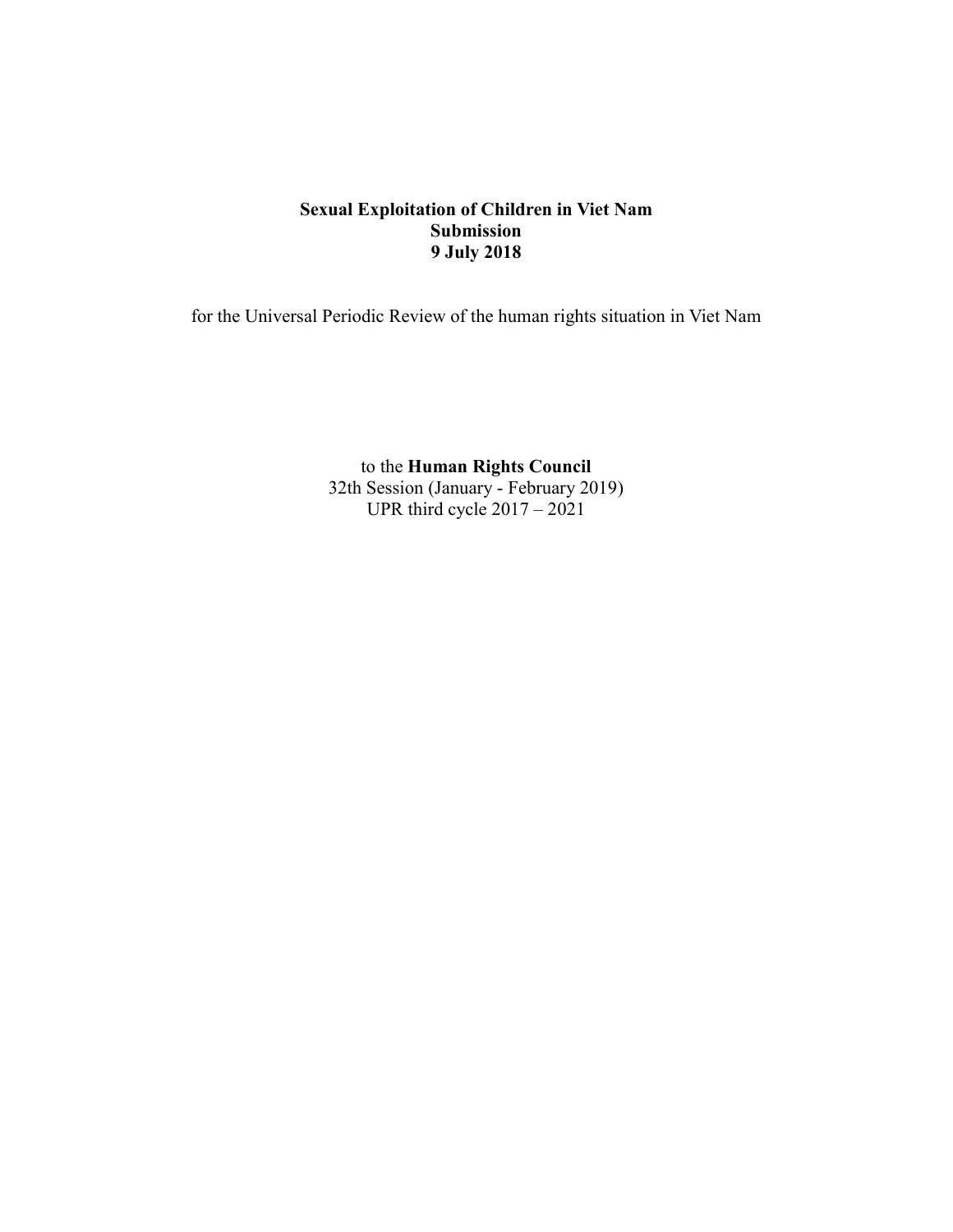



#### **Vietnam Association for Protection of Child's Rights (VACR)**

Contact: Ms. Nguyen Thu Hang Phone: +84 2437 823 936 Address: Cung Tri Thuc Building, 1 Ton That Thuyet Str., Cau Giay Dist., Ha Noi, Viet Nam Email: [hoibvqtevn@gmail.com](mailto:hoibvqtevn@gmail.com) Website: treemviet.vn

*VACR is the network of individuals and organisations striving to ensure basic rights for children, and to prevent any act of infringement of child's rights. VACR has its branch established in 38 provinces and is the coordination of the child rights network of more than 45 CSOs all over the country.*

*Together with its network, VACR has played a central role in facilitating CSO's policy dialogue with government agencies for purpose of developing and implementing laws and policies related to children. VACR also plays a major role in monitoring and reporting the implementation of child's rights, providing independent comments against related strategies, policies, laws, programs and projects through its networks. Annual advocacy forum organised by VACR serves as a platform for coordination and advocacy with different stakeholders including government authorities, business partners, child's rights organisation networks and media. Over the years, VACR has established trust and good relationship with the government, CSOs, and other stakeholders in the country.*

**ECPAT International** Special consultative status

Executive Director: Ms. Dorothy Rozga Address: 328/1 Phayathai Road, Ratchathewi, Bangkok 10400, Thailand Phone: [+66 2 215 3388](tel:+66%202%20215%203388) Email: info@ecpat.org Website: [www.ecpat.org](http://www.ecpat.org/)

*ECPAT International is a global network of civil society organisations working for the eradication of all forms of sexual exploitation of children. For the past 26 years, ECPAT has acted as the international watchdog, monitoring States' response to sexual exploitation of children, and advocating for robust international measures to protect children from sexual exploitation. ECPAT International currently has 104 network members operating in 93 countries.*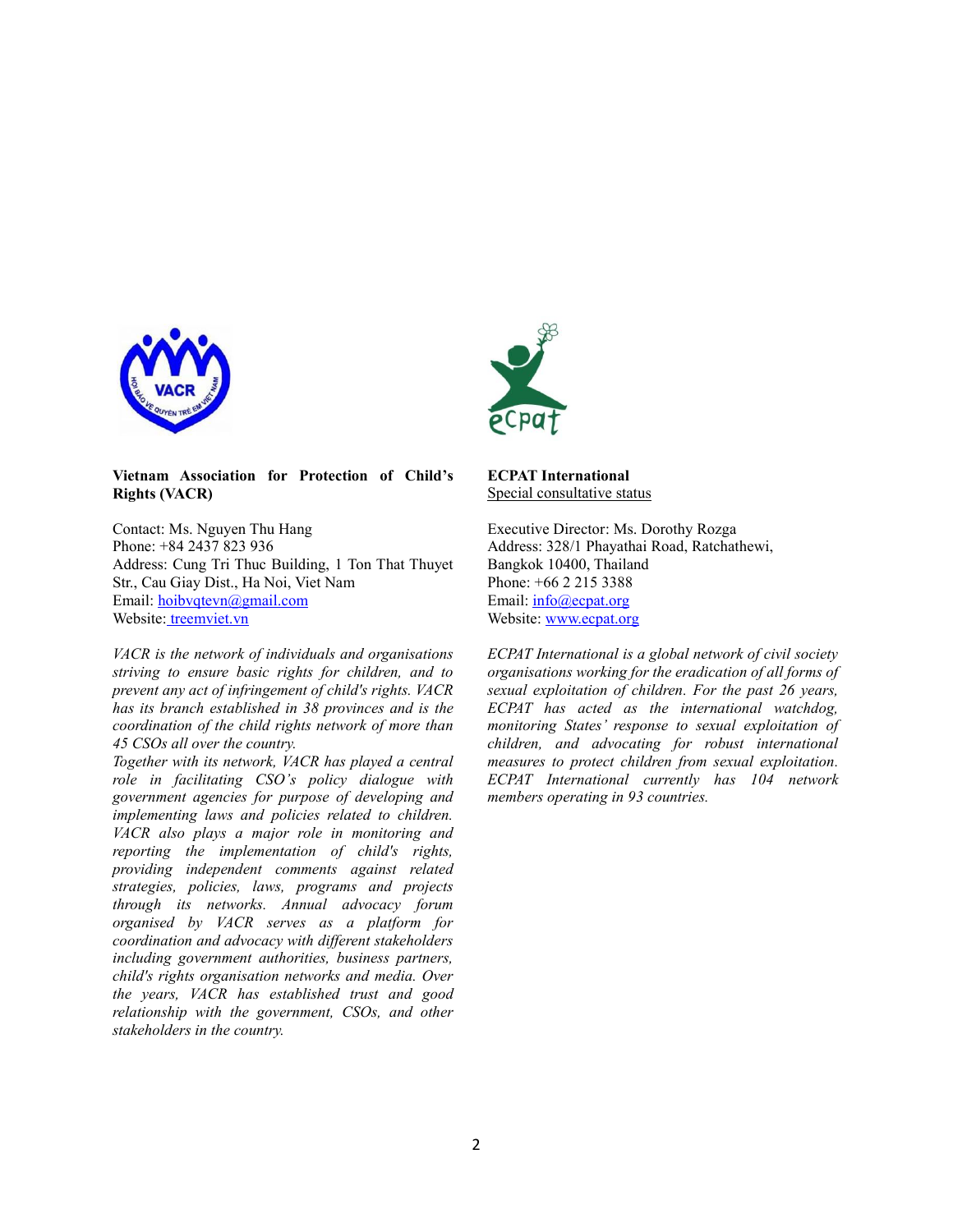#### **Justification for Submission**

- 1. The present submission is an update to review the progress that has been made by the Government of Viet Nam (GoV) to end sexual exploitation of children (SEC) and assess the level of implementation of the UPR recommendations pertaining to SEC made in  $2014<sup>1</sup>$  New recommendations to end SEC in Viet Nam will be made. Recommendations made in this report are in line with the commitment made by the GoV to eliminate all forms of violence against children, including sexual abuse and exploitation with the adoption of the 2030 agenda for Sustainable Development in 2015.<sup>2</sup>
- 2. The content of this report is mostly based on the work experience of the members of the VACR and recent research by ECPAT. 3
- 3. The scope of this report is limited to SEC and its different manifestations, including exploitation of children in prostitution,<sup>4</sup> online child sexual exploitation ('OCSE'), child sexual abuse materials ('CSAM'),<sup>5</sup> trafficking of children for sexual purposes, sexual exploitation of children in the context of travel and tourism<sup>6</sup> ('SECTT') and, child, early and forced marriage ('CEFM').

#### **Current status and developments of sexual exploitation of children in Viet Nam**

- 4. With an estimated population of 94.5 million inhabitants,<sup>7</sup> Viet Nam is the world's  $15<sup>th</sup>$  most populous country and the ninth most populous Asian country as of 2016.<sup>8</sup> In 2016, the child population in Viet Nam corresponds to almost 26 million.<sup>9</sup>
- 5. In 1986, Viet Nam launched an economic and political reform called *Doi Moi*, which created a socialist-oriented market economy and brought significant development transformation to the country.<sup>10</sup> The country reached a lower middle-income status. The country now ranked 115 out of 188 countries in the latest Human Development Index released in 2017 and based on estimates for 2015, which gives it the status of medium human development.<sup>11</sup>
- 6. However, inequality remains high in Viet Nam, particularly for children coming from marginalised groups. Children from ethnic minorities, children living on the street, children living in extreme poverty and children with disabilities are at high risk of being exposed to different forms of violence, including sexual exploitation. Poverty has indeed been identified as a major contributing factor in Viet Nam for the so-called 'voluntary or self-engaged prostitution', which implies that children decide to 'sell' their virginity and/or engage in prostitution.<sup>12</sup> Research has also revealed that children from rural and remote areas are more vulnerable to trafficking, owing to economic hardship and low law enforcement.<sup>13</sup>
- 7. Under Vietnamese laws, engaging in prostitution is illegal and criminalised by the Criminal Code.<sup>14</sup> Yet it remains widespread across the country and the **exploitation of children in prostitution** is reported to be the prevalent SEC manifestation in Viet Nam.<sup>15</sup> However, accurate estimates of the number of children exploited in prostitution are not available.
- 8. The CEDAW Committee classifies Viet Nam as a source country for child victims of **trafficking**  for sexual purposes,<sup>16</sup> and the Counter Trafficking Network in Viet Nam, which includes representatives from UN agencies, embassies and civil society, has raised concerns regarding the growing number of children being trafficked in Viet Nam.<sup>17</sup> This is because, despite the number of measures taken by Viet Nam, the crime of trafficking is becoming more and more complex. The United Nations Office on Drugs and Crime (UNODC) revealed that Vietnamese trafficked victims are found in different countries all over the world<sup>18</sup>, even though the main part of Vietnamese children trafficking takes place through overland border crossings with neighbouring countries such as China, Cambodia and Lao PDR. This is evident in the Lao Cai province, which has many commercial border gates that make trafficking of child brides into China possible.<sup>19</sup> In 2016, Chinese authorities would have rescued 207 Vietnamese women, and one child, from a cross-border trafficking ring involving 61 gangs. $^{20}$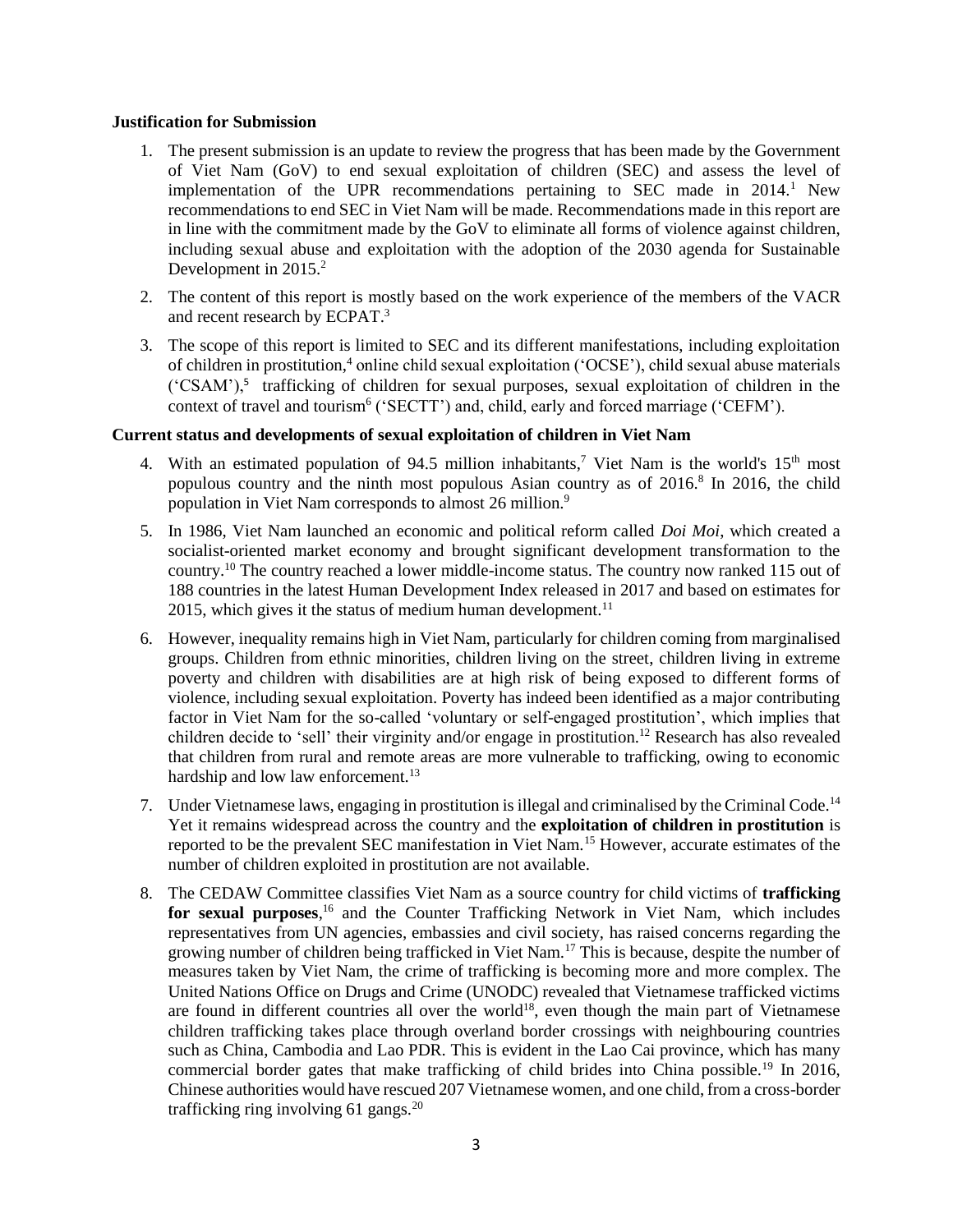- 9. In Viet Nam, accessibility to ICTs is widespread.<sup>21</sup> Even though there is no official statistics, evidence indicates that children are at risk of being sexually abused or taken advantage of online.<sup>22</sup> By contrast, parents often are not aware that sexual abuse and exploitation can be perpetrated using ICTs,<sup>23</sup> leaving children without supervision in the virtual world. A prominent manifestation of **OCSE** seems to come in the form of **CSAM**, <sup>24</sup> and an emerging practise takes the form of a 'live online child sexual abuse', which often involves the coercion of a child to participate in sexual activities that are transmitted live through the Internet to be watched by exploiters remotely.<sup>25</sup>
- 10. Regarding **SECTT**, Viet Nam has experienced an impressive growth in the tourism sector.<sup>26</sup> Statistics provided by the Viet Nam Ministry of Culture, Sports & Tourism revealed that from January to April 2018, international arrivals reached 5,547,314; marking a 29.5% increase compared to the same period in the preceding year.<sup>27</sup> In addition, previous research indicates that the consolidation of policies and law enforcement to combat SECTT in Thailand and the Philippines has diverted exploiters to Viet Nam.<sup>28</sup> Hence, the country is becoming a key destination for exploiters from all over the world. UNICEF and MOLISA have highlighted that, although these issues are commonly reported in large cities, the evidence demonstrates that SECTT is migrating to remote and mountainous areas such as Lao Cai and An Giang.<sup>29</sup>
- 11. In terms of **early and forced marriage**, data collected by UNICEF from 2010 to 2016 verified that 11% of Vietnamese women aged between 20 and 24 years were married for the first time or in some forms of union before they were 18 years old,<sup>30</sup> and 1% before their fifteenth.<sup>31</sup> The figure rises to 23% for ethnic minorities.<sup>32</sup> According to UNICEF, the practice is on the rise, with rates increasing from 5.4% in 2006 to 11% in 2017.
- 12. Out of the 13 recommendations concerning child rights in the last UPR review in 2014, only one recommendation targeted child prostitution, trafficking and the use of children in the sex trade, two recommendations addressed the need to take measures to guarantee the reintegration of child victims, one requested Viet Nam to establish policies to protect children from all forms of violence, and one recommended Viet Nam to ratify the CRC Optional Protocol on communication. None of them addressed the other SEC manifestations, namely OCSE/CSAM, CEFM and SECTT.

#### **General measures of implementation**

#### *National Action Plans and overall Strategies*

- 13. The GoV does not have a specific National Action Plan (NAP) focused on SEC or crimes described in the Optional Protocol on the sale of children, child prostitution and child pornography (OPSC). It has however a series of plans relevant to the fight against the different manifestations of SEC.
- 14. In the last country's review of 2014, Mexico recommend to **"***intensify action against child prostitution, child trafficking and the use of children in the sex trade, in accordance with the 2011– 2015 action plan against prostitution*".<sup>33</sup> At a conference in Hanoi aimed at reviewing the five-year implementation of the plan, delegates said the plan had failed to meet expectations.<sup>34</sup> The Government of Viet Nam adopted two new plans: a National Action Plan on Prostitution Prevention and Control for 2016-2020, and an Anti-Trafficking National Action Plan also for 2016-2020. For the first time, men and boys are also recognized as victims of trafficking. No information is yet available on the progress made in the implementation of these plans. It also signed and implemented a number of bilateral agreements on combating trafficking in persons with regional neighbours.
- 15. In 2017, the GoV also launched the National Action Plan for the Implementation of the 2030 Sustainable Development Agenda which includes commitments to end SEC. For the SDG 16 and its target 16.2, which aims to end abuse, exploitation, trafficking and all forms of violence and torture against children and adolescents, the government committed to integrate child protection into socio-economic development plans; make efforts in implementing effective child-related laws and policies; and enhance monitoring efforts and evaluations of child protection laws and policies.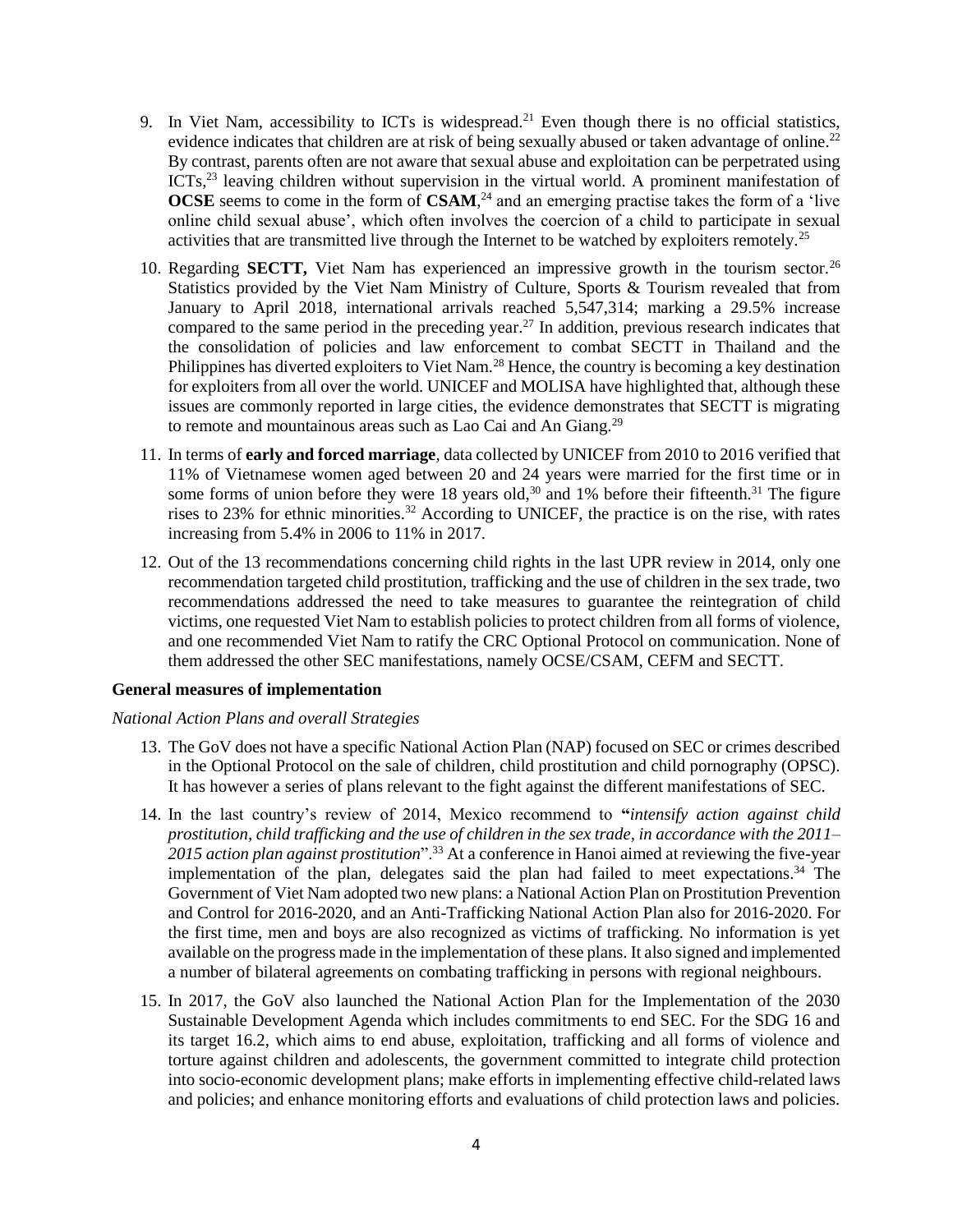For the SDG 5 and its target 5.3, which aims to eliminate harmful practices such as CEFM, the government committed to formulate national programmes to prevent child marriages that take into consideration the particularities of affected regions and ethnic minorities, and to formulate advocacy programmes on abolishing these practices.<sup>35</sup> And for the SDG 5 and its target 5.2, which aims to eliminate all forms of violence against girls including trafficking and sexual and other types of exploitation, the government committed to improve its legislation; put into operation a database to track the enforcement of the legislation; and develop the following campaigns: "*city without violence against women and girls*", "*countryside without violence against women and girls*".<sup>36</sup>

16. Finally, Viet Nam adopted two national plans of action to implement its policy for the protection of children and promotion of their development. Child Protection Programme 2016-2020 aimed at reducing children in special circumstances by integrating them into the community and giving them access to development opportunities. This plan also strive at ending child abuse.<sup>37</sup> There is also the National Action Program for Children for the 2012-2020 period which overall objective is to build a safe, friendly and health living environment for children so that they can better realize their rights; to incrementally narrow the living condition gap between different groups of children and children in different regions; and to improve the quality of life and create equal development opportunities for all children.

### **Recommendations for the GoV to:**

- Accede to the Optional Protocol to the Convention on the Rights of the Child on a Communications Procedure, as recommended by Thailand in 2014<sup>38</sup>, and ratify the UNWTO Framework Convention on Tourism Ethics.
- Make sure that the National Programme on Child Protection 2016-2020 and the National Programme of Action for Children 2011-2020 address the deep-rooted socioeconomic factors that make children vulnerable to SEC.
- Establish an effective national system of data collection, analysis and dissemination of SEC in all its manifestations, disaggregated by age, gender, place of residence, ethnic origin and socio-economic background, to facilitate analysis on how SEC is present in the country.
- Submit a voluntary national review on the implementation of all the measures related to SEC at the national and sub-national levels.

#### *Coordination and Evaluation*

- 17. The country has put lots of efforts in the implementation of adopted policies. However, as highlighted by the CRC Committee, it still suffers from a limited cooperation, as well as a lack of funding and human resources.<sup>39</sup>
- 18. Coordination for the protection of children's rights in Viet Nam was transferred from the Committee for Population, Family and Children (CPFC) to the Ministry of Labour - Invalids and Social Affairs (MOLISA) in 2007. MOLISA is now in charge of the cooperation among state agencies in charge of children at all levels.
- 19. After the adoption of the 2016 Children Law, the Government issued Government Decree No 56/2017/ND-CP, which has helped concretize the implementation of the Law on Children, and details the responsibilities of agencies, organizations and localities. In addition, MOLISA has been joining efforts to prevent SEC in Viet Nam. This is illustrated by the study developed with UNICEF Viet Nam to establish a solid basis for the development of policies and initiatives focusing on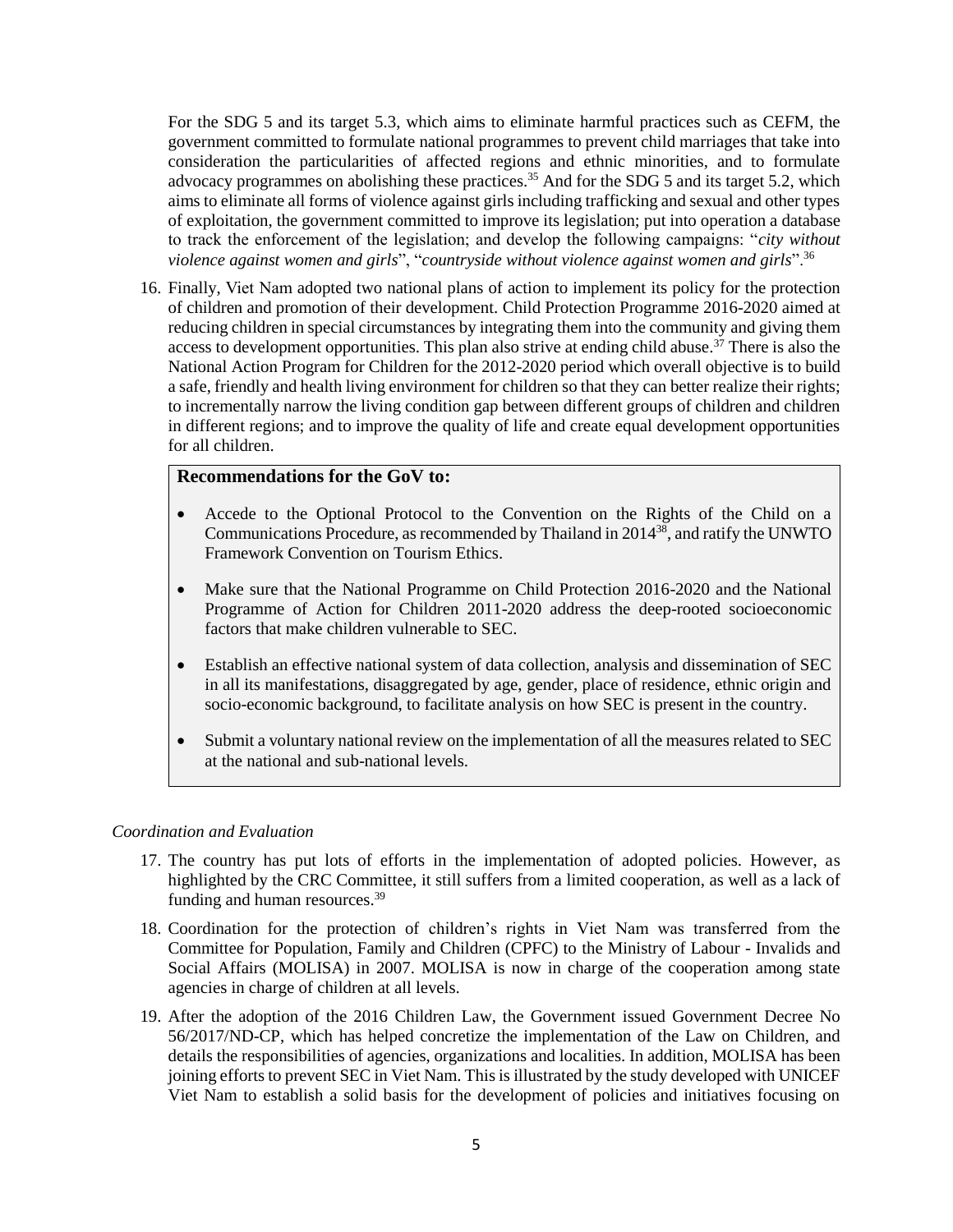protecting children from SEC and providing appropriate care for the victims of this crime.<sup>40</sup> While research has been carried out previously, this was the first study published by MOLISA, and it has greatly contributed to the identification of the nature and magnitude of SEC in Viet Nam.

### **Recommendations for the GoV to:**

- Strengthen the coordination and cooperation of policies designed for children and ensure that they are comprehensive, coherent and consistent at the national, provincial, district and communal levels.
- Provide appropriate human, technical and financial resources to support the implementation of child-rights policies and legislation.

#### **Legislative framework**

- 20. In the country's last UPR review in 2013, Madagascar recommended to the GoV to "strengthen policies to protect children, vulnerable groups and the disadvantaged".<sup>41</sup>
- 21. In 2015, Viet Nam enacted a new Criminal Code, which came into force on 1 January 2018.<sup>42</sup> The new legislation strengthens child protection in the country by criminalising a broader array of SECrelated conducts and introducing more severe penalties for child marriage and trafficking.
- 22. However, it also introduced more lenient penalties for some other SEC-related offences, which were previously penalised more severely under the 1999 Criminal Code. In addition, in contrast to the Convention on the Rights of the Child (CRC), a child in Viet Nam is considered a "*human being below the age of 16*<sup> $\cdot$ </sup>,<sup>43</sup> and this is reflected throughout the Criminal Code.
- 23. The new Criminal Code criminalises and sets a penalty for harbouring<sup>44</sup> and procuring<sup>45</sup> a person between 13 and 18 for **prostitution,** offences being sanctioned more severely if the victim is under 16 years of age**.** Although there is no specific offense for harbouring and procuring children under the age of 13, the Viet Nam's Ministry of Justice advises that the applicable charge should be complicity or accomplice in rape.<sup>46</sup> However, the gap in the law hinders the work of law enforcement officers, who find it difficult to identify offences and penalties with accuracy and therefore to have a consistent approach.<sup>47</sup> In terms of engaging in prostitution, the 2015 Criminal Code condemns engaging in prostitution with children between the age of 13 and 18,<sup>48</sup> with more stringent penalties when the offence involved a minor between 13 and 16 year old. Although there is no provision for engaging in prostitution with a minor under thirteen, Article 142 criminalises any sexual intercourse as rape with a minor below this age. The ordinance on prostitution prevention and combat defines prostitution as buying or selling sex in exchange of money or other material benefits. It fails however to include all the acts that are prohibited under the OPSC. As a result, the acts of offering and providing a child to be exploited in prostitution are not expressly covered in the national legislation, as required by the OPSC. Finally, the 2015 Criminal Code contrasts with the 1999 Criminal Code by reducing the maximum prison sentence for some of the mentioned offences, such as for harbouring and for sexual intercourse with a minor aged between 10 and 13 years old. On the other hand, the 2015 Criminal Code stipulates additional penalties for offenders who may be banned from holding certain positions, practicing certain occupations or doing certain jobs from 1 to 5 year.
- 24. The 2015 Criminal Code introduced a specific offence for **trafficking in children**, reflecting the key elements of trafficking in children enshrined in the Palermo Protocol.<sup>49</sup> However, only children under the age of 16 are protected by this provision.<sup>50</sup>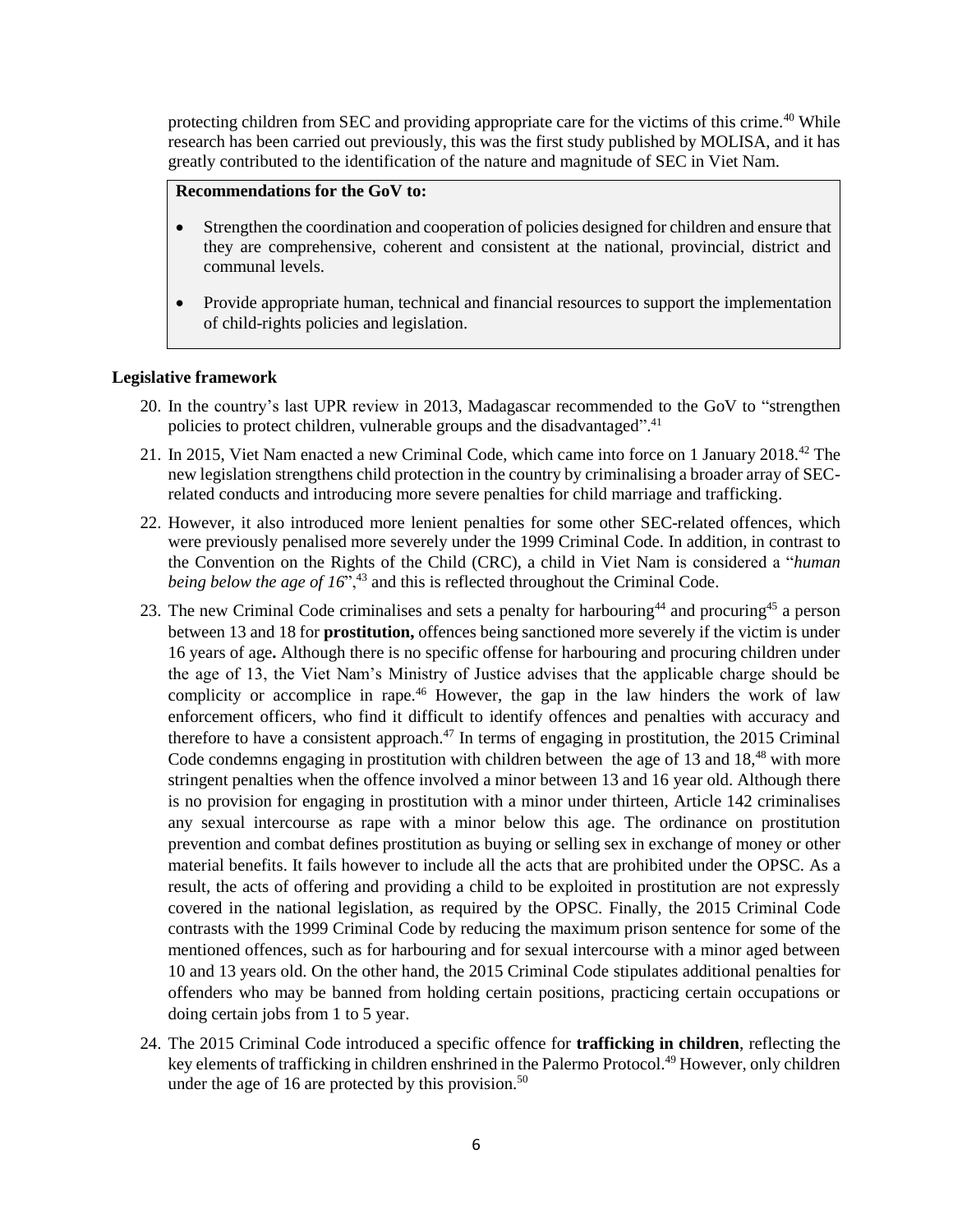- 25. Article 16 of the Ordinance on Prostitution prohibits a series of acts prescribed by the OPSC and Article 6, read in conjunction with Article 4, of the Children Law (2016) prohibits the act of forcing the child to perform or produce pornographic products. These two instruments do not however criminalize those acts and the first still uses the term 'store' instead of 'possess'. The Law on Information Technology No. 61/2006/QH119 expressly prohibits and administratively sanctions the use of ICT to disseminate 'obscene' materials. The new Criminal Code also introduced two new provisions related to **OCSE**, which are employment of children for pornographic purposes (Article 147) and distribution of pornographic materials (Article 326). In terms of employment, the protection is only provided for children under the age of 16, thereby contradicting the rights enshrined in the OPSC for all children under the age of 18. As regards distribution of pornographic materials, the provision does not cover most of the acts prescribed by the OPSC.<sup>51</sup> Article 326 only sanctions making, duplicating, publishing, transporting, dealing in, or storing CSAM, if those acts are accomplished for the purpose of distributing pornographic materials. Vietnamese law is thus less restrictive in terms of behaviours prohibited than Article 3 (1) (c) of the OPSC which sanctions those acts independently of the finality of the action. Another limitation remains in the fact that the legislation still does not define specifically 'child pornography' and does not sanction the mere possession of CSAM, which is an internationally accepted standard.
- 26. The 2015 Criminal Code remains silent regarding **online grooming**, which is a significant loophole that allows offenders to escape punishment in Viet Nam.
- 27. The Vietnamese legislation does not address specifically the issue of **SECTT.**
- 28. Regarding **CEFM**, the Marriage and Family Law sets the minimum legal age for marriage at 18 for women and 20 for men.<sup>52</sup> The Marriage and Family Law also imposes that marriage must be voluntarily decided.<sup>53</sup> Accordingly, the 2015 Criminal Code condemns the act of organising a marriage for a person under the marriageable age<sup>54</sup> and also condemns forcing a person to marry against her/his will. In contrast with the 1999 Criminal Code, which criminalised these offences only in case of recidivism and the perpetrator had been sanctioned administratively the first time, the new legislation criminalises these acts unconditionally.
- 29. In terms of **extraterritoriality**, the Vietnamese legal system enables the prosecution in Viet Nam of Vietnamese citizens who commit abroad SEC-related offences covered by the Criminal Code,<sup>55</sup> as well as the prosecution of foreign offenders who sexually exploit Vietnamese children outside Viet Nam's territory.<sup>56</sup> It is not required for the act to be an offence under the law of the territory where it was committed.
- 30. When it comes to **extradition,** the Law on Legal Assistance stipulates that a person can be extradited to the requesting state if the act committed is an offence under Vietnamese law or under the law of the requesting state. This latter must prescribe one year or more of imprisonment. No principle of double criminality is thus applicable, except when the act has taken place outside of the requesting state's territory. Vietnamese authority might however refuse to extradite if it is a Vietnamese citizen or when the offence is not a crime under the Vietnamese law. Those discretionary exceptions are problematic when it comes to situations of sexual exploitation that Viet Nam has not criminalized.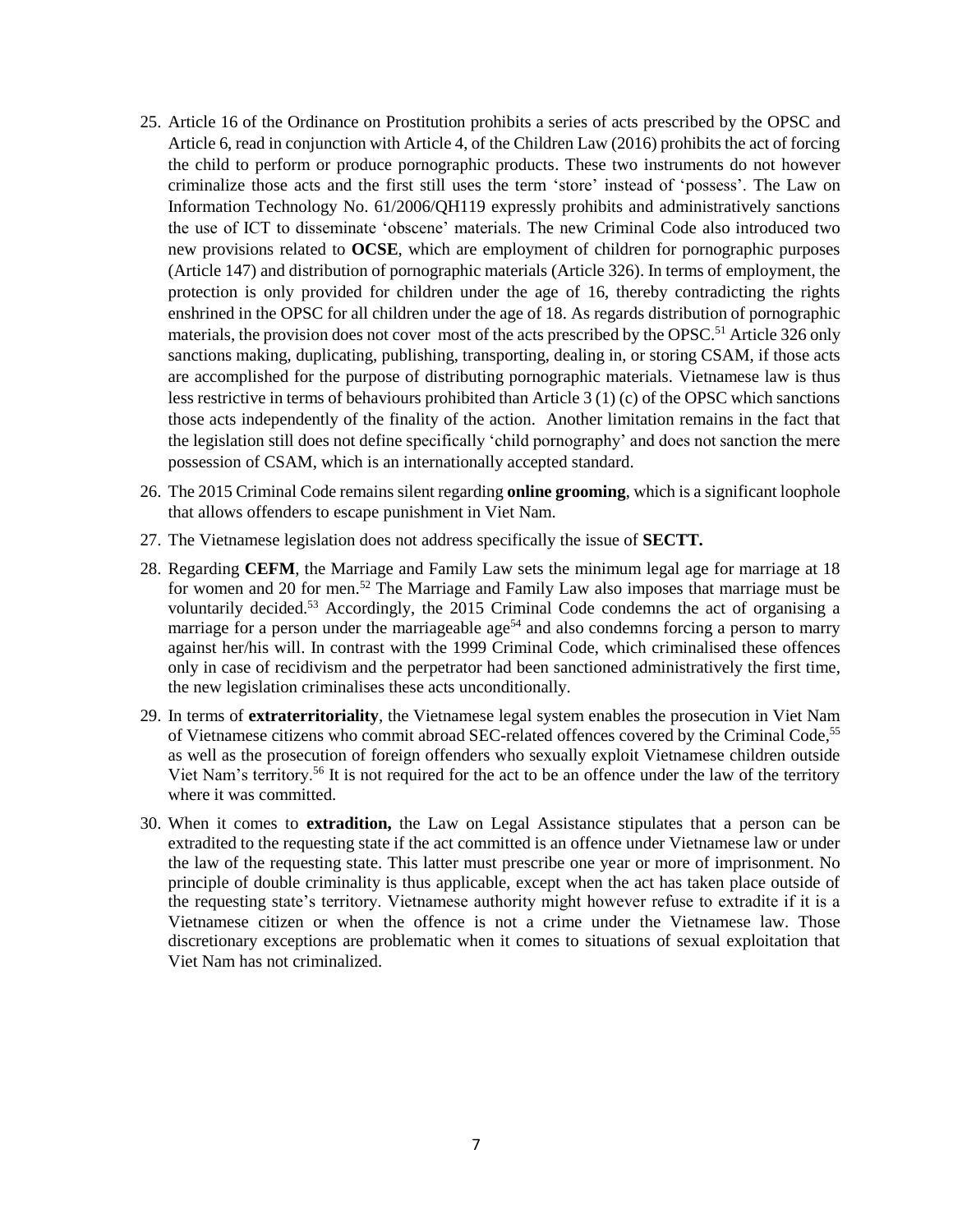### **Recommendations for the GoV to:**

- Take legislative measures to raise the legal age of a child to 18, in compliance with the CRC, and amend all the relevant provisions, notably in the new Criminal Code, to protect all children under the age of 18 from all manifestations of sexual exploitation and trafficking;
- Enact provisions defining 'child prostitution' and 'child pornography' in compliance with the OPSC, prohibiting all thereof prescribed acts;
- Take legislative measures to criminalise the act of 'grooming' children;
- Enact legislation defining and criminalising SECTT and adopt mandatory policies to protect children in new public and private tourism developments;
- Remove, in case of sexual exploitation offences, the margin of appreciation left to the relevant authorities to refuse extradition to a foreign country when the crime committed abroad is not a crime under Vietnamese law.

#### **Prevention**

- 31. In the country's last UPR review in 2014, the Republic of Moldova recommended to Viet Nam "*to undertake measures targeted at vulnerable groups, particularly children, in order to prevent trafficking in human beings for labour and sexual exploitation*".<sup>57</sup> Belarus recommended to "*continue work on introducing awareness-raising and educational programs on human rights into the curricula of schools and universities and on organizing relevant programs for civil servants*".<sup>58</sup>
- 32. Viet Nam has put in increasingly more efforts in raising awareness and educating people on SECrelated issues. A notable example of this is the role that MOLISA has played in developing strategies to raise awareness on SEC at the local level.<sup>59</sup> In 2017, it launched with the Hanoi municipal People's Committee an action month for children themed 'Enforcing Child Law and Preventing Child Abuse'. The campaign would involve dissemination of child law, the program on child protection for the 2016-2020 period, and the decree on defining a safe, healthy and friendly environment for children, as well as the organization of seminars and conferences on seeking solutions to prevent and control child abuse and violence.<sup>60</sup> With UNICEF support, the Ministry of Education and Training has also developed a life-skills training program, which includes a module on child abuse, but this module is not mandatory. In addition, several manifestations of SEC are still not specifically targeted by awareness-raising strategies, such as SECTT, and the coverage of those measures is limited.
- 33. Some initiatives with a specific focus on SEC have been undertaken by NGOs and sensitisation campaigns have proven to be a key strategy to increase awareness of and switch attitudes towards SEC. The Child Rights Coalition Asia has for example collaborated with UNICEF to produce materials for children on how to stay safe online. These materials include booklets available in Vietnamese $^{61}$  and videos made by young Vietnamese children. $^{62}$
- 34. Some private Vietnamese travel and tourism actors committed themselves to prevent and/or denounce sexual exploitation of children in travel and tourism by becoming members of the Code of Conduct for the Protection of Children from Sexual Exploitation in Travel and Tourism, an industry-driven initiative supported by ECPAT, UNICEF and the UN.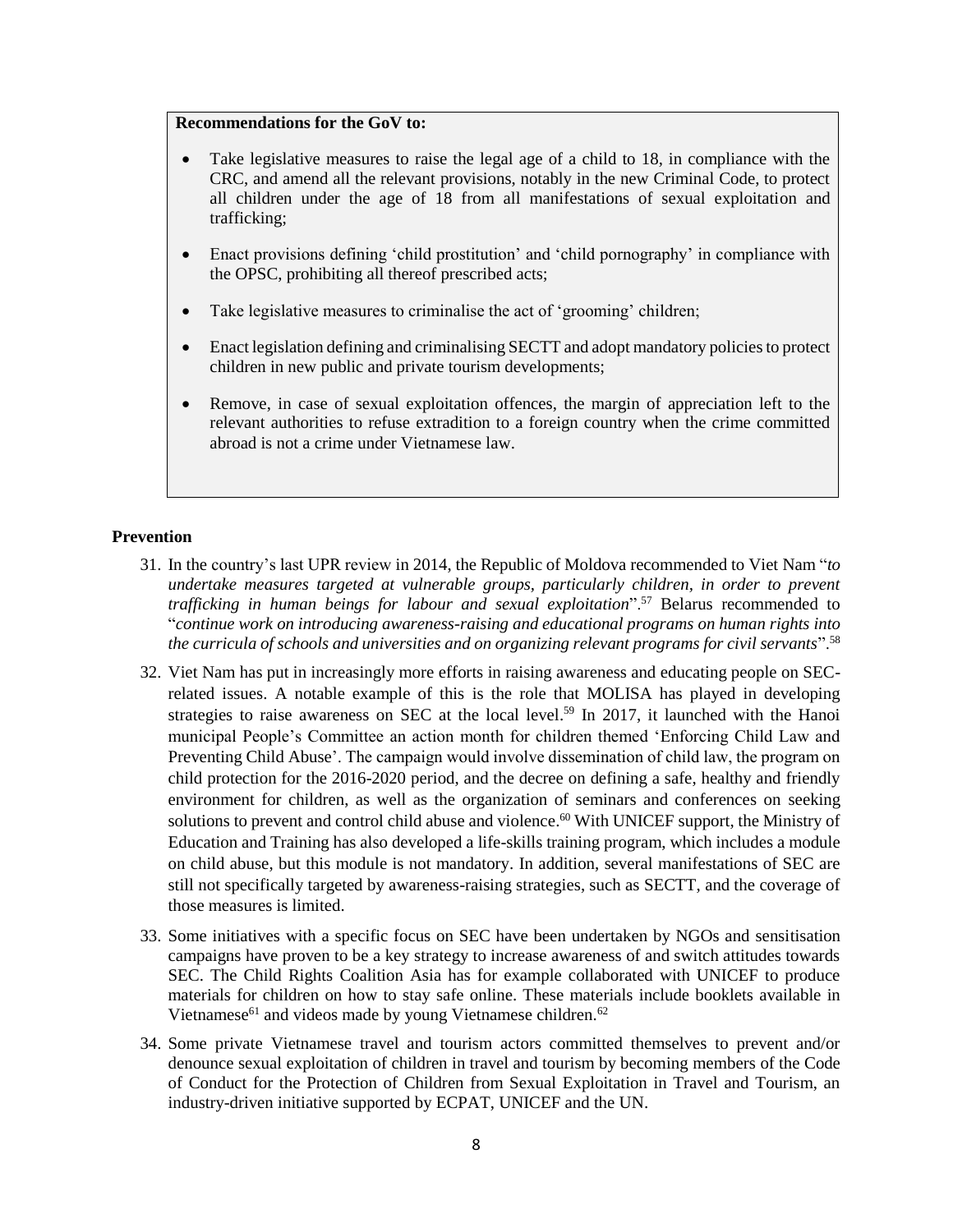35. Regarding youth participation, the international right for children to express their views freely in all matters affecting their lives is guaranteed by the Vietnamese Constitution. The country has been convening provincial and national forums where children can make their voices heard.<sup>63</sup> However, there was no systematic consultation of children and a lack of awareness. The recent Children Law is an important step towards the realisation of this right. It provides comprehensive provisions regarding children's participation in issues involving them.

### **Recommendations for the GoV to:**

- Intensify efforts to raise awareness on SEC by designing and implementing public awareness-raising programs among children, families and groups of professionals working with and for children. Such programs should attend to the needs and be accessible to persons with disabilities and speakers of minority languages.
- Promote to a greater extent the participation of children, including child survivors, in the decision-making of policies and legislation affecting them, by setting up mechanisms at all levels to facilitate consultations.

#### **Protection of the rights of child victims**

*Measures adopted to protect the rights and interests of child victims*

- 36. In the last country's UPR review in 2014, Poland recommended to "*strengthen the national system of investigating complaints of child abuse and neglect*". <sup>64</sup>
- 37. In order to improve the quality of the investigations and prosecutions, Viet Nam hosted the 40th Asia Region Law Enforcement Management Program (ARLEMP), with the theme of Transnational Child Sexual Exploitation. ARLEMP is a partnership between the Vietnamese Ministry of Public Security through the General Department of Police, the Australian Federal Police and RMIT International University in Viet Nam. It was the first course held in Viet Nam to focus on training law enforcement officials on online child sexual exploitation, sale and trafficking of children for sexual purposes and sexual exploitation of children in travel and tourism.
- 38. However, Viet Nam must sustain its efforts to train its officials considering the general lack of knowledge and skills necessary to conduct high quality investigations in those cases. In addition, the total number of violations related to SEC and data on the number of prosecutions and investigations is unknown. The GoV doesn't have a comprehensive system in place to collect and report data on SEC, which greatly limits its capacity to assess, monitor and prevent SEC offences.
- 39. The country has also joined international agreements on law enforcement. An important example is the cooperation with the International Criminal Police Organization (INTERPOL) and the ASEAN Association of Chiefs of Police (ASEANAPOL). In addition, a Child Exploitation and Online Protection (CEOP) Advisory Panel has been established in Viet Nam to prevent online child sexual exploitation by British nationals and other foreign nationals.
- 40. Viet Nam has also a national child protection hotline, and recently set up a new one with an easier number to remember in 2017. The latter is supposed to be effective since December 2017. The MOLISA has assigned the Childcare and Protection Department to co-ordinate with relevant agencies to manage and operate this new hotline service. These hotlines can notably be used to seek legal advice and to report cases of child sexual abuses and trafficking. The information received is classified according to its emergency and is immediately reported to the local police if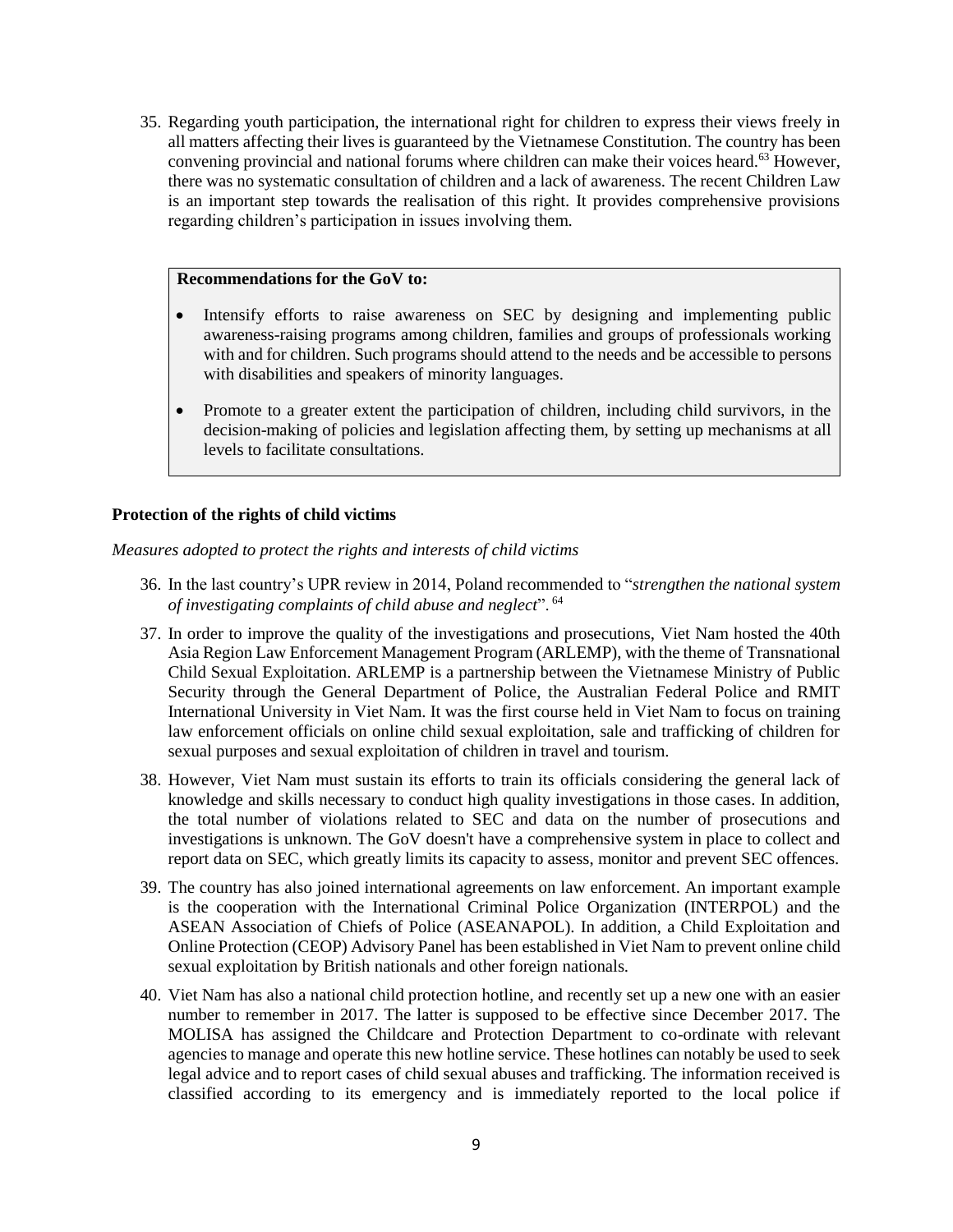necessary. No information is however available on the effective functioning of the centres and their capacity to refer or respond to cases of online child sexual abuse and exploitation.

- 41. Finally, the Vietnamese Justice system is evolving but is not yet fully equipped to respond to the need of children who come in contact with the law, whether as victims of SEC or as witnesses.
- 42. Viet Nam had issued a joint circular with a dedicated chapter providing guidance on criminal procedures designed to address the needs of child victims and witnesses based on the previous Criminal Procedure Code.<sup>65</sup> The instrument states that trials involving child victims need to safeguard the latter's best interests by providing child-sensitive information and procedures. Especially for cases of child sexual abuse and trafficking, the instrument also offers the option of in camera hearings in order to protect children's personal rights, honour and dignity. Concerning child statements, there is a provision that allows children to present their statements behind a screen or a shield, or in another room through a camera system, thereby avoiding direct visual contact with the defendant.
- 43. To the exception of Article 204, which states that minors are entitled, when intervening as witnesses, not to make the pledge of not giving false testimonies,<sup>66</sup> the Criminal Code did not not include specific provisions setting up child-sensitive mechanisms. However, even though the 2015 amendments to the Procedure Criminal Code are currently not available, as they haven't been adopted yet, it appears that principles on how to conduct trials involving child victims, such as child-sensitive techniques and confidentiality, have been included in the draft.
- 44. Regarding protection measures, the current draft of the 2015 amendments in the Procedure Criminal Code state that child victims are entitled to receive protection measures from competent authorities if necessary, which include but are not limited to, confidentially regarding the victim's identity and, as a last resort, change of domicile.<sup>67</sup> In addition, general protection measures can be found in the Law on Human Trafficking Prevention and Combat, which contains provisions regarding confidentiality of information on victims and in camera hearings.<sup>68</sup> Supplementary protection measures are also enshrined in the Children Law. The instrument states that "human life, health, dignity, honour and privacy of children" must be protected and the psychological pressure of children who are testifier must be minimised. The protection measures provided by this law are separated in two categories: denominated support and intervention. In terms of support, the protective measures might consist of assisting children and their families in accessing social support policies. In terms of intervention, protection measures might consist of a safe temporary residence for children, separating them from the environment or individuals that constituted a threat to them.<sup>69</sup>
- 45. Nevertheless, so far, despite the joint circular, the legislation had not been implemented effectively, thereby demonstrating gaps between the law and the everyday reality of child victims. A previous study reported incidences where child victims of SEC suffered pressure and threats from police officers.<sup>70</sup> In this regard, the CRC Committee in its previous review expressed concern that sexually exploited children are likely to be treated as criminals instead of victims.<sup>71</sup> Likewise, the CEDAW Committee has expressed concerns regarding the administrative penalties imposed on girls exploited in prostitution, and the stigmatisation from which they suffer.<sup>72</sup> The adoption of the new Criminal Procedure Code, which will set up protection measures and child-sensitive mechanisms, must thus also be followed by training and sensitisation. In addition, children under 18 years old must be presumed to be victim of sexual exploitation and should be exempted from any liability that could arise from their exploitation.
- 46. Pursuant to the Vietnamese legislation, victims, including children, are eligible to receive compensation in case of moral and material damage caused by the offence. Moreover, they are entitled to suggest compensation levels and measures to secure such compensation. However,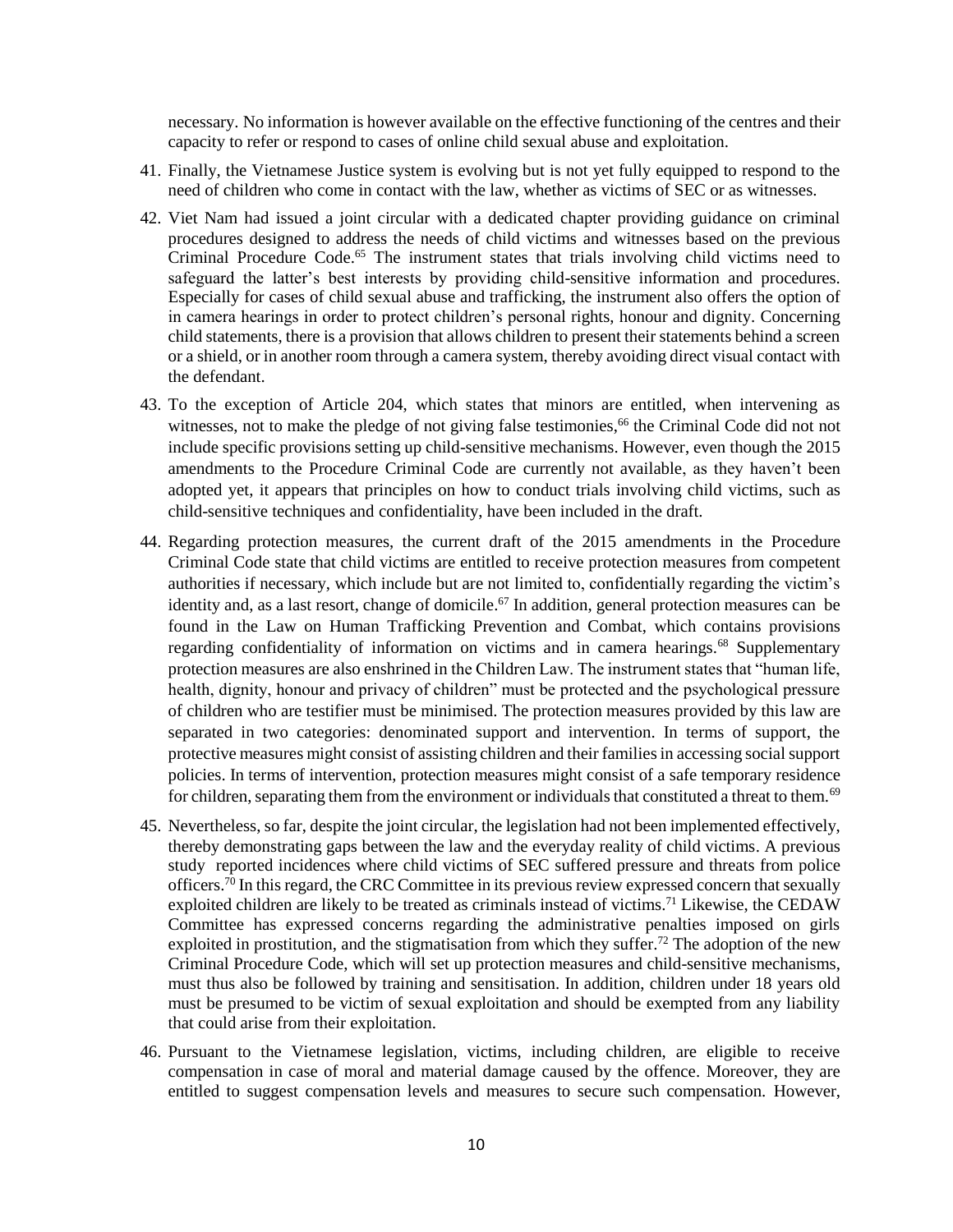limited information was available on cases of children successfully securing compensation in cases of SEC. Evidence suggests thus that children do not have access to effective remedies. This can be further illustrated by the fact that SEC remains underreported, despite its magnitude in the country.<sup>73</sup>

### *Recovery and reintegration of victims*

- 47. While the 2011 Law on Trafficking Prevention and Combat contains provisions related to reintegration and recovery<sup>74</sup>, in the last country's UPR review in 2014, the Republic of Moldova recommended to "*develop alternative measures to deprivation of children's liberty and provide children with rehabilitation and reintegration programmes*".<sup>75</sup> In similar terms, India recommended to "*enhance support for the reintegration of victims of trafficking, especially women and children*".<sup>76</sup>
- 48. Since then, it is possible to review some cases illustrated in a study conducted by the United Nations Action for Cooperation Against Trafficking in Persons (UN-ACT), and other organisations. The 2017 study reports a successful case of referral to shelter programmes, where the child victim received various services including personal and family healthcare.<sup>77</sup>
- 49. In 2016, Viet Nam had passed a new Children Law which grants the prime responsibility for recovery and reintegration measures to the People's Committee of Communes which also has to coordinate the different actors. Furthermore, Viet Nam signed on to various Memoranda of Understanding (MoUs) regarding cooperation on assistance to victims of trafficking with ASEAN Member States, including Cambodia, Lao PDR, Myanmar and Thailand.
- 50. However, cases demonstrating the failure of reintegration services in providing access to education were reported.<sup>78</sup> Although sufficient data is not available to analyse accurately the accessibility of child victims of SEC to recovery and reintegration programmes in Viet Nam, it seems that efforts made by Viet Nam are insufficient. Other studies have indeed reported that bureaucratic procedures imposed by the government make it difficult for child victims to access reintegration services.<sup>79</sup> In addition, social workers' lack of knowledge and skills hamper providing adequate care to children in need. Accordingly, the CEDAW Committee and the CRC Committee have drawn attention to the country's inadequacy in providing rehabilitation and reintegration assistance for victims of SEC.<sup>80</sup> The need to invest more in specialised assistance for child victims has also been emphasised by the United Nations.<sup>81</sup>

## **Recommendations for the GoV to:**

- Advance child-friendly national complaint mechanisms that are regulated by quality standards, implemented by knowledgeable, well-trained staff with adequate resources and easily accessible to all children, and ensure therefore, notably by establishing sanctions. that SEC victims are not treated as criminals.
- Design mechanisms to guarantee that children have effectively access to compensation.
- Continue to develop recovery and reintegration programmes for child victims of sexual exploitation that take into consideration their special vulnerability and are tailored to all SEC victims.
- Make available a systematic training on child rights for all professionals working with and for children; in particular, law enforcement officers, prosecutors, judges, teachers, and personnel working in all forms of alternative care.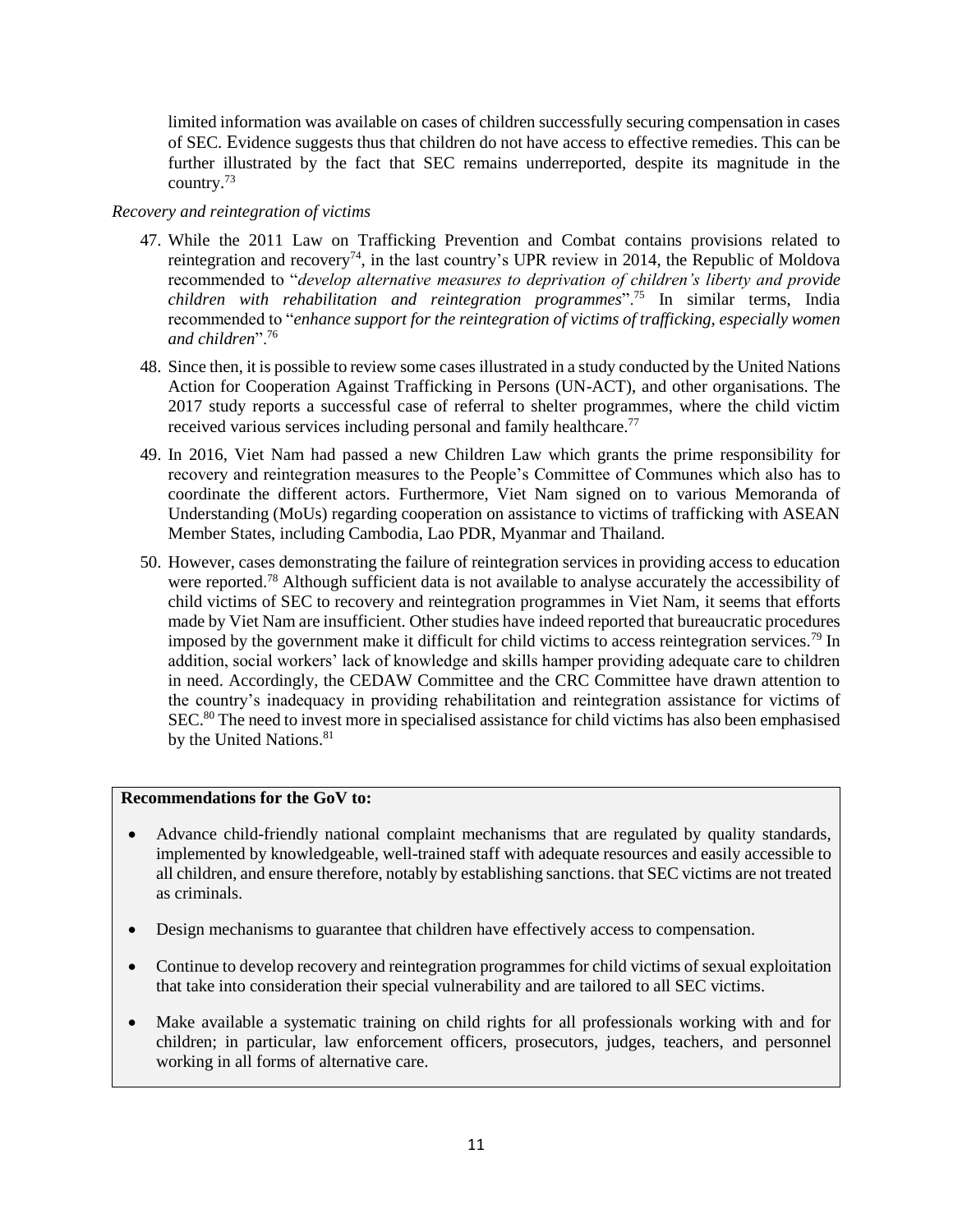$\overline{a}$ 

<sup>4</sup> ECPAT prefers the term 'exploitation of children in prostitution' instead of 'child prostitution' in line with the recently widely adopted Terminology Guidelines. ECPAT International (2016), "Terminology Guidelines for the Protection of Children from Sexual Exploitation and Sexual Abuse, Adopted by the Interagency Working Group in Luxembourg, 28 January 2016", Bangkok: ECPAT, 29, accessed on 26 April 2018[, http://luxembourgguidelines.org/.](http://luxembourgguidelines.org/) <sup>5</sup> ECPAT prefers the term 'child sexual exploitation material' or 'child sexual abuse material' over the often in legal context still used 'child pornography' in line with the recently widely adopted Terminology Guidelines. *Ibid.*, 39. 6 *Ibid.*

<sup>7</sup> The World Bank, "Data: Vietnam", accessed 25 April 2018, [https://data.worldbank.org/country/vietnam.](https://data.worldbank.org/country/vietnam)

<sup>8</sup> The World Bank, "Population 2016", accessed 10 May 2018[, http://databank.worldbank.org/data/download/POP.pdf](http://databank.worldbank.org/data/download/POP.pdf) as referenced in ECPAT International (2018), "ECPAT Country Overview, Viet Nam".

<sup>9</sup> UNICEF (2017), "The State of the World's Children 2017: Children in a Digital World", 177, accessed 30 March 2018, [https://www.unicef.org/publications/files/UNICEF\\_SOWC\\_2016.pdf,](https://www.unicef.org/publications/files/UNICEF_SOWC_2016.pdf) as referenced in ECPAT International (2018), "ECPAT Country Overview, Viet Nam".<br><sup>10</sup> Government of Viet Nam "Vietna

<sup>10</sup> Government of Viet Nam, "Vietnam economy overview", accessed 26 February 2018, [http://www.chinhphu.vn/portal/page/portal/English/TheSocialistRepublicOfVietnam/AboutVietnam/AboutVietnam](http://www.chinhphu.vn/portal/page/portal/English/TheSocialistRepublicOfVietnam/AboutVietnam/AboutVietnamDetail?categoryId=10000103&articleId=10000554) [Detail?categoryId=10000103&articleId=10000554,](http://www.chinhphu.vn/portal/page/portal/English/TheSocialistRepublicOfVietnam/AboutVietnam/AboutVietnamDetail?categoryId=10000103&articleId=10000554) as referenced in ECPAT International (2018), "ECPAT Country Overview, Viet Nam".

<sup>11</sup> United Nations Development Programme (2016), "Human Development Report 2016: Human Development for Everyone", 199, accessed 25 April 2018, [http://hdr.undp.org/sites/default/files/2016\\_human\\_development\\_report.pdf.](http://hdr.undp.org/sites/default/files/2016_human_development_report.pdf)

<sup>12</sup> ECPAT applies the Luxembourg Guidelines when stating that the terms 'voluntary' and 'self-engaged' should be avoided since "children under the age of 18 years who are involved in prostitution should always be seen and addressed as victims of sexual exploitation." ECPAT International, "Luxembourg Guidelines", *op. cit.*, 32.

<sup>13</sup> Fondation Scelles and Charpenel Y., "4° Global Report: Prostitution: Exploitation, Prosecution, Repression", 439/440, accessed 1 November 2017, https://www.fondationscelles.org/pdf/RM4/1\_Book\_Prostitution\_Exploitation\_Persecution\_Repression\_Fondation

[Scelles\\_ENG.pdf,](https://www.fondationscelles.org/pdf/RM4/1_Book_Prostitution_Exploitation_Persecution_Repression_Fondation_Scelles_ENG.pdf) as referenced in ECPAT International (2018), "ECPAT Country Overview, Viet Nam".

<sup>14</sup> Government of Viet Nam (2003), "Ordinance on Prostitution Prevention and Combat", accessed 13 March 2018, [http://www.ilo.org/dyn/natlex/docs/SERIAL/71702/77065/F997924439/VNM71702.pdf,](http://www.ilo.org/dyn/natlex/docs/SERIAL/71702/77065/F997924439/VNM71702.pdf) as referenced in ECPAT International (2018), "ECPAT Country Overview, Viet Nam".

<sup>15</sup> MOLISA and UNICEF Viet Nam (2011), "An Analysis of the Commercial Sexual Exploitation of Children in Selected Provinces and Cities of Viet Nam", 13, accessed 13 March 2018, [https://www.unicef.org/vietnam/bao\\_cao\\_CSEC\\_tieng\\_anh\\_04-12.pdf,](https://www.unicef.org/vietnam/bao_cao_CSEC_tieng_anh_04-12.pdf) as referenced in ECPAT International (2018), "ECPAT Country Overview, Viet Nam".

<sup>16</sup> CEDAW (2015), "Concluding observations on the combined seventh and eighth periodic reports of Viet Nam", UN Doc. CEDAW/C/VNM/CO/7-8, 29 July 2015, para 20, as referenced in ECPAT International (2018), "ECPAT Country Overview, Viet Nam".

<sup>17</sup> British Embassy Hanoi, "The UK Commits to Supporting Vietnam's Fight Against Trafficking in Persons", 28 July 2017, accessed 7 May 2018, [https://www.gov.uk/government/news/the-uk-commits-to-supporting-vietnams-fight](https://www.gov.uk/government/news/the-uk-commits-to-supporting-vietnams-fight-against-trafficking-in-persons)[against-trafficking-in-persons.](https://www.gov.uk/government/news/the-uk-commits-to-supporting-vietnams-fight-against-trafficking-in-persons)

<sup>18</sup> United Nations Office on Drugs and Crime (2016), "Global Report on Trafficking in Persons", 107, accessed 13 March 2018, 2018, [http://www.unodc.org/documents/data-and](http://www.unodc.org/documents/data-and-analysis/glotip/2016_Global_Report_on_Trafficking_in_Persons.pdf)[analysis/glotip/2016\\_Global\\_Report\\_on\\_Trafficking\\_in\\_Persons.pdf,](http://www.unodc.org/documents/data-and-analysis/glotip/2016_Global_Report_on_Trafficking_in_Persons.pdf) , as referenced in ECPAT International (2018), "ECPAT Country Overview, Viet Nam".

<sup>19</sup>UNICEF (2016), "Report on Situation Analysis of Children in Lao Cai", 152, accessed 04 May 2018, https://www.unicef.org/vietnam/resources 25751.html, as referenced in ECPAT International (2018), "ECPAT Country Overview, Viet Nam".

<sup>&</sup>lt;sup>1</sup> Human Rights Council (2014), "Report of the Working Group on the Universal Periodic Review: Viet Nam", A/HRC/26/6, accessed on 23 April 2018, [https://www.upr](https://www.upr-info.org/sites/default/files/document/viet_nam/session_18_-_january_2014/a_hrc_26_6_e.pdf)[info.org/sites/default/files/document/viet\\_nam/session\\_18\\_-\\_january\\_2014/a\\_hrc\\_26\\_6\\_e.pdf.](https://www.upr-info.org/sites/default/files/document/viet_nam/session_18_-_january_2014/a_hrc_26_6_e.pdf)

<sup>2</sup> Sustainable Development Goal Targets 5.2, 8.7, and 16.2.

<sup>&</sup>lt;sup>3</sup> ECPAT International (2018), "ECPAT Country Overview, Viet Nam", forthcoming publication, [http://www.ecpat.org/resources.](http://www.ecpat.org/resources)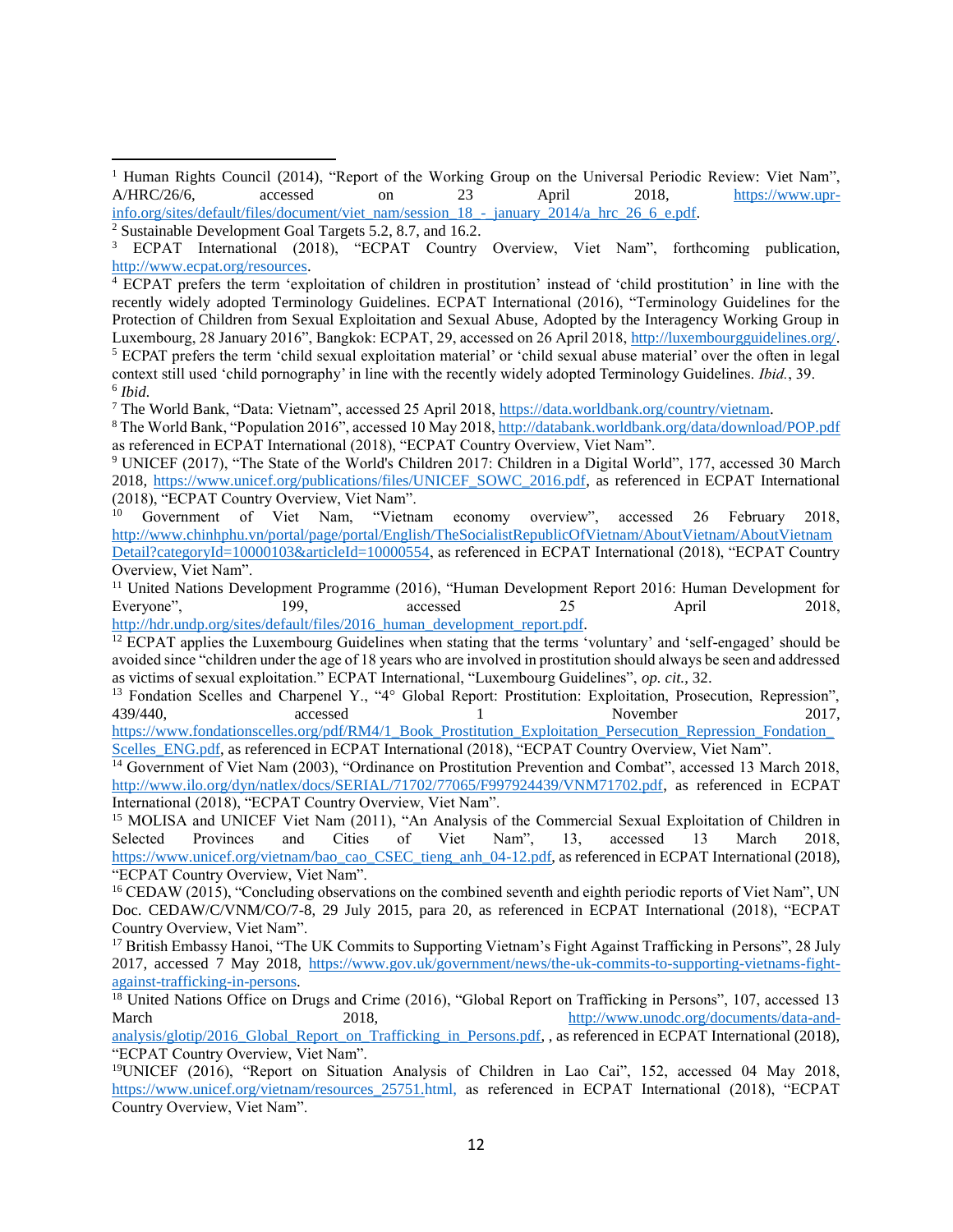$\overline{a}$ <sup>20</sup> Kate Hodal (2017), "'I Hope You Are Ready to Get Married': in Search of Vietnam's Kidnapped Brides", *The Guardian*, 26 August 2017, accessed 25 April 2018, https://www.theguardian.com/global-*Guardian*, 26 August 2017, accessed 25 April 2018, [https://www.theguardian.com/global](https://www.theguardian.com/global-development/2017/aug/26/ready-married-kidnapped-brides-vietnam-china)[development/2017/aug/26/ready-married-kidnapped-brides-vietnam-china.](https://www.theguardian.com/global-development/2017/aug/26/ready-married-kidnapped-brides-vietnam-china)

<sup>21</sup> Internet World Stats, "Viet Nam", accessed 28 March 2018, [https://www.internetworldstats.com/stats3.htm.](https://www.internetworldstats.com/stats3.htm) See also: LinkedIn SlideShare, "Digital in 2017: Southeast Asia", accessed 27 February 2018, [https://www.slideshare.net/wearesocialsg/digital-in-2017-southeast-asia.](https://www.slideshare.net/wearesocialsg/digital-in-2017-southeast-asia) See also: We Are Social, "Digital in 2017: Southeast Asia", accessed 27 February 2018, [https://wearesocial.com/special-reports/digital-southeast-asia-2017,](https://wearesocial.com/special-reports/digital-southeast-asia-2017) as referenced in ECPAT International (2018), "ECPAT Country Overview, Viet Nam".

<sup>22</sup> UNICEF (2016), "Perils and Possibilities: Growing Up Online", accessed 30 April 2018, [https://www.unicef.org/vietnam/VIETNAM\\_Ipsos\\_Unicef\\_Graphic\\_Report\\_26.pdf.](https://www.unicef.org/vietnam/VIETNAM_Ipsos_Unicef_Graphic_Report_26.pdf)

<sup>23</sup> World Vision Australia (2014), "Sex, Abuse and Childhood: A study about knowledge, attitudes and practices relating to child sexual abuse, including in travel and tourism, in Cambodia, Lao PDR, Thailand and Vietnam", 70, accessed 13 March 2018, [http://www.worldvision.at/sites/default/files/Sex-Abuse-Childhood-Report.pdf,](http://www.worldvision.at/sites/default/files/Sex-Abuse-Childhood-Report.pdf) as referenced in ECPAT International (2018), "ECPAT Country Overview, Viet Nam".

<sup>24</sup> MOLISA and UNICEF (2011), "An Analysis of the Commercial Sexual Exploitation", *op. cit.*

<sup>25</sup> ECPAT International (2017), "Online Child Sexual Exploitation: A Common Understanding", 17, accessed 13 March 2018, [http://www.ecpat.org/wp-content/uploads/2017/05/SECO-Booklet\\_ebook-1.pdf,](http://www.ecpat.org/wp-content/uploads/2017/05/SECO-Booklet_ebook-1.pdf) as referenced in ECPAT International (2018), "ECPAT Country Overview, Viet Nam".

<sup>26</sup> Wantanee Suntikul, Richard Butler & David Airey (2008) "A Periodization of the Development of Vietnam's Tourism Accommodation since the Open Door Policy", *Asia Pacific Journal of Tourism Research*, 13:1, 67-80, as referenced in ECPAT International (2018), "ECPAT Country Overview, Viet Nam".

<sup>27</sup> Viet Nam Ministry of Culture, Sports & Tourism (2017), "International visitors to Viet Nam in April and 4 months of 2018" accessed 4 May 2018, [http://vietnamtourism.gov.vn/english/index.php/items/12769.](http://vietnamtourism.gov.vn/english/index.php/items/12769)

<sup>28</sup> Fondation Scelles and Charpenel Y., "4° Global Report: Prostitution: Exploitation, Prosecution, Repression", 438, accessed 1 1 November 2017,

https://www.fondationscelles.org/pdf/RM4/1\_Book\_Prostitution\_Exploitation\_Persecution\_Repression\_Fondation [Scelles\\_ENG.pdf,](https://www.fondationscelles.org/pdf/RM4/1_Book_Prostitution_Exploitation_Persecution_Repression_Fondation_Scelles_ENG.pdf) as referenced in ECPAT International (2018), "ECPAT Country Overview, Viet Nam".

<sup>29</sup> MOLISA and UNICEF Viet Nam (2011), "An Analysis of the Commercial Sexual Exploitation", *op. cit*.

<sup>30</sup> UNICEF, "The State of the World's Children 2017: Children in a Digital World", *op. cit.,* 185.

<sup>31</sup> Girls Not Bride, "Child Marriage Around the World: Viet Nam", accessed 25 April 2018, [https://www.girlsnotbrides.org/child-marriage/vietnam/.](https://www.girlsnotbrides.org/child-marriage/vietnam/)

 $32$  Viet Nam General Statistics Office and UNICEF (2015), "Viet Nam Multiple Indicator Cluster Survey 2014, Final Report", 229, accessed 13 March 2018, [https://mics-surveys](https://mics-surveys-prod.s3.amazonaws.com/MICS5/East%20Asia%20and%20the%20Pacific/Viet%20Nam/2013-2014/Final/Viet%20Nam%202013-14%20MICS_English.pdf)[prod.s3.amazonaws.com/MICS5/East%20Asia%20and%20the%20Pacific/Viet%20Nam/2013-](https://mics-surveys-prod.s3.amazonaws.com/MICS5/East%20Asia%20and%20the%20Pacific/Viet%20Nam/2013-2014/Final/Viet%20Nam%202013-14%20MICS_English.pdf)

[2014/Final/Viet%20Nam%202013-14%20MICS\\_English.pdf,](https://mics-surveys-prod.s3.amazonaws.com/MICS5/East%20Asia%20and%20the%20Pacific/Viet%20Nam/2013-2014/Final/Viet%20Nam%202013-14%20MICS_English.pdf) as referenced in ECPAT International (2018), "ECPAT Country Overview, Viet Nam".

<sup>33</sup> Recommendation 143.125 of the Human Rights Council (2014), "Report of the Working Group on the Universal Periodic Review: Viet Nam", A/HRC/26/6, accessed on 23 April 2018, [https://www.upr](https://www.upr-info.org/sites/default/files/document/viet_nam/session_18_-_january_2014/a_hrc_26_6_e.pdf)[info.org/sites/default/files/document/viet\\_nam/session\\_18\\_-\\_january\\_2014/a\\_hrc\\_26\\_6\\_e.pdf](https://www.upr-info.org/sites/default/files/document/viet_nam/session_18_-_january_2014/a_hrc_26_6_e.pdf)

34 "Prevention of Prostitution Falls Short Expectations: Conference", *Viet Nam News*, 23 October 2015, accessed 2 May 2018, [http://vietnamnews.vn/society/277529/prevention-of-prostitution-falls-short-of-expectation](http://vietnamnews.vn/society/277529/prevention-of-prostitution-falls-short-of-expectation-conference.html#WPkAcfU212P5lQ1f.97)conference.html#WPkAcfU212P5lQ1f.97.

<sup>35</sup> Government of Viet Nam (2017), "The National Action Plan for the implementation of the 2030 sustainable development agenda", 33/34, accessed 1 November 2017, [http://www.un.org.vn/en/publications/doc\\_details/543-the](http://www.un.org.vn/en/publications/doc_details/543-the-national-action-plan-for-the-implementation-of-the-2030-sustainable-development-agenda.html)[national-action-plan-for-the-implementation-of-the-2030-sustainable-development-agenda.html,](http://www.un.org.vn/en/publications/doc_details/543-the-national-action-plan-for-the-implementation-of-the-2030-sustainable-development-agenda.html) as referenced in ECPAT International (2018), "ECPAT Country Overview, Viet Nam". <sup>36</sup> *Ibid.*, 32/33.

37 "Child Protection Program 2016-20 Approved", *Vietnam Law and Legal Forum*, 28 December 2015, accessed 2 May 2018, [http://vietnamlawmagazine.vn/child-protection-program-for-2016-20-approved-5153.html.](http://vietnamlawmagazine.vn/child-protection-program-for-2016-20-approved-5153.html)

<sup>38</sup> Recommendation 143.16 of the Human Rights Council (2014), "Report of the Working Group on the Universal<br>Periodic Review: Viet Nam", A/HRC/26/6, accessed on 23 April 2018, https://www.upr-Periodic Review: Viet Nam*"*, A/HRC/26/6, accessed on 23 April 2018, [https://www.upr](https://www.upr-info.org/sites/default/files/document/viet_nam/session_18_-_january_2014/a_hrc_26_6_e.pdf)[info.org/sites/default/files/document/viet\\_nam/session\\_18\\_-\\_january\\_2014/a\\_hrc\\_26\\_6\\_e.pdf.](https://www.upr-info.org/sites/default/files/document/viet_nam/session_18_-_january_2014/a_hrc_26_6_e.pdf)

<sup>39</sup> Committee on the Rights of the Child, "Consideration of reports submitted by States parties under article 44 of the Convention", UN Doc. CRC/C/VNM/CO/3-4, 22 August 2012, para 11 and 13, as referenced in ECPAT International (2018), "ECPAT Country Overview, Viet Nam".

<sup>40</sup> MOLISA and UNICEF Viet Nam (2011), "An Analysis of the Commercial Sexual Exploitation", *op. cit*.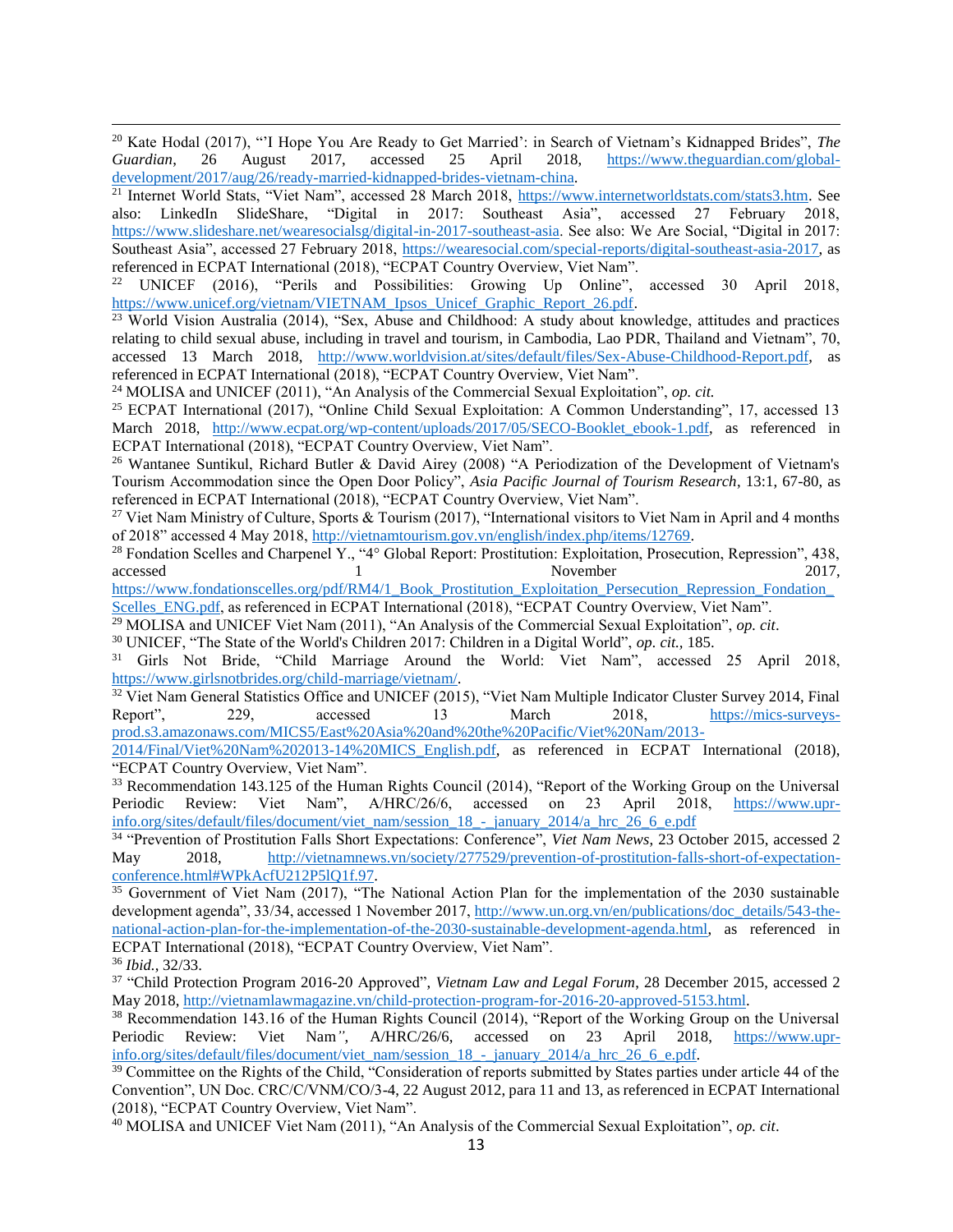$\overline{a}$  $41$  Recommendation 143.47 of the Human Rights Council (2014), "Report of the Working Group on the Universal Periodic Review: Viet Nam", A/HRC/26/6, accessed on 23 April 2018, [https://www.upr](https://www.upr-info.org/sites/default/files/document/viet_nam/session_18_-_january_2014/a_hrc_26_6_e.pdf)[info.org/sites/default/files/document/viet\\_nam/session\\_18\\_-\\_january\\_2014/a\\_hrc\\_26\\_6\\_e.pdf.](https://www.upr-info.org/sites/default/files/document/viet_nam/session_18_-_january_2014/a_hrc_26_6_e.pdf)

<sup>42</sup> Government of Viet Nam (2015), "Criminal Code", Law 100/2015/QH13, accessed 13 March 2018, [http://www.wipo.int/edocs/lexdocs/laws/en/vn/vn086en.pdf,](http://www.wipo.int/edocs/lexdocs/laws/en/vn/vn086en.pdf) as referenced in ECPAT International (2018), "ECPAT Country Overview, Viet Nam".

<sup>43</sup> Government of Viet Nam (2016), "Children Law", Law 102/2016/QH13, Article 1, as referenced in ECPAT International (2018), "ECPAT Country Overview, Viet Nam".

<sup>44</sup> Viet Nam, "Criminal Code", Article 327.

<sup>45</sup> Viet Nam, "Criminal Code", Article 328.

<sup>46</sup> UNODC, "Legal Analysis Report", 41, as referenced in ECPAT International (2018), "ECPAT Country Overview, Viet Nam"; *see* also: UNODC (2014), "Child Sexual Exploitation in Travel and Tourism: An Analysis of Domestic Legal Frameworks – Viet Nam", 19.

<sup>47</sup> UNODC, "Legal Analysis Report", 41, as referenced in ECPAT International (2018), "ECPAT Country Overview. Viet Nam"; *see* also: UNODC (2014), "Child Sexual Exploitation in Travel and Tourism", 19.

<sup>48</sup> Viet Nam, "Criminal Code", Article 329.

<sup>49</sup> Viet Nam, "Criminal Code", Article 151.

<sup>50</sup> Viet Nam, "Criminal Code" Article 151.

<sup>51</sup> Article 3(c), OPSC.

<sup>52</sup> Government of Viet Nam (2000), "The Marriage and Family Law", Law 22/2000/QH10, Article 9(1), as referenced in ECPAT International (2018), "ECPAT Country Overview, Viet Nam".

<sup>53</sup> Viet Nam, "The Marriage and Family Law", Article 9(2).

<sup>54</sup> Viet Nam, "Criminal Code", Article 183.

<sup>55</sup> Viet Nam, "Criminal Code", Article 6(1).

<sup>56</sup> Viet Nam, "Criminal Code", Article 6(2).

<sup>57</sup> Recommendation 143.124 of the Human Rights Council (2014), "Report of the Working Group on the Universal Periodic Review: Viet Nam", A/HRC/26/6, accessed on 23 April 2018, [https://www.upr](https://www.upr-info.org/sites/default/files/document/viet_nam/session_18_-_january_2014/a_hrc_26_6_e.pdf)[info.org/sites/default/files/document/viet\\_nam/session\\_18\\_-\\_january\\_2014/a\\_hrc\\_26\\_6\\_e.pdf.](https://www.upr-info.org/sites/default/files/document/viet_nam/session_18_-_january_2014/a_hrc_26_6_e.pdf)

<sup>58</sup> Recommendation 143.62 of the Human Rights Council (2014), "Report of the Working Group on the Universal<br>Periodic Review: Viet Nam",  $A/HRC/26/6$ , accessed on 23 April 2018, https://www.upr-Periodic Review: Viet Nam", A/HRC/26/6, accessed on 23 April 2018, [https://www.upr](https://www.upr-info.org/sites/default/files/document/viet_nam/session_18_-_january_2014/a_hrc_26_6_e.pdf)[info.org/sites/default/files/document/viet\\_nam/session\\_18\\_-\\_january\\_2014/a\\_hrc\\_26\\_6\\_e.pdf.](https://www.upr-info.org/sites/default/files/document/viet_nam/session_18_-_january_2014/a_hrc_26_6_e.pdf)

<sup>59</sup> UNICEF (2016), "Child Protection in the Digital Age: National Responses to Online Child Sexual Abuse and Exploitation in ASEAN Member States", 97, accessed 14 March 2018, [https://www.icmec.org/wp](https://www.icmec.org/wp-content/uploads/2016/06/Child_Protection_in_the_Digital_Age.pdf)[content/uploads/2016/06/Child\\_Protection\\_in\\_the\\_Digital\\_Age.pdf,](https://www.icmec.org/wp-content/uploads/2016/06/Child_Protection_in_the_Digital_Age.pdf) as referenced in ECPAT International (2018), "ECPAT Country Overview, Viet Nam".

<sup>60</sup> "Action Month Launched to Fight Against Child Abuse", *Nhan Dan*, 27 May 2017, accessed 3 May 2018, [http://en.nhandan.com.vn/society/item/5233902-action-month-launched-to-fight-against-child-abuse.html.](http://en.nhandan.com.vn/society/item/5233902-action-month-launched-to-fight-against-child-abuse.html)

<sup>61</sup> Child Rights Coalition Asia, "#SafeWeb4Kids", accessed 6 December 2017, [http://crcasia.org/wp](http://crcasia.org/wp-content/uploads/2016/11/SafeWeb4Kids_Vietnamese.pdf)[content/uploads/2016/11/SafeWeb4Kids\\_Vietnamese.pdf,](http://crcasia.org/wp-content/uploads/2016/11/SafeWeb4Kids_Vietnamese.pdf) as referenced in ECPAT International (2018), "ECPAT Country Overview, Viet Nam".<br>
YouTube, "Viet

"Vietnam #SafeWeb4Kids", accessed 6 December 2017, [https://www.youtube.com/watch?v=Hk9J0VkdruQ,](https://www.youtube.com/watch?v=Hk9J0VkdruQ) as referenced in ECPAT International (2018), "ECPAT Country Overview, Viet Nam".

<sup>63</sup> UNICEF, "Child Protection in the Digital Age", *op. cit*,, 97.

<sup>64</sup> Recommendation 143.120 of the Human Rights Council (2014), "Report of the Working Group on the Universal Periodic Review: Viet Nam", A/HRC/26/6, accessed on 23 April 2018, [https://www.upr](https://www.upr-info.org/sites/default/files/document/viet_nam/session_18_-_january_2014/a_hrc_26_6_e.pdf)[info.org/sites/default/files/document/viet\\_nam/session\\_18\\_-\\_january\\_2014/a\\_hrc\\_26\\_6\\_e.pdf.](https://www.upr-info.org/sites/default/files/document/viet_nam/session_18_-_january_2014/a_hrc_26_6_e.pdf)

<sup>65</sup> Government of Viet Nam (2011), "Joint Circular No. 01/2011/TTLT-VKSTC-TANDTC-BCA-BTP-BLDTBXH of July 12, 2011, guiding a number of provisions of the Criminal Procedure Code on minor procedure participants", as referenced in ECPAT International (2018), "ECPAT Country Overview, Viet Nam".

<sup>66</sup> Viet Nam, "Criminal Procedure Code" (2003), art. 204.

<sup>67</sup> UNODC, "Legal Analysis Report", 47; Viet Nam, "Amended Criminal Procedure Code" (2015), Chapter XXXIV - Protection of Denouncers, Witness Testifiers, Crime Victims and Participants in Legal Proceedings (unpublished).

<sup>68</sup> Government of Viet Nam, "Law on Human Trafficking Prevention and Combat", Law 66/2011/QH12, Article 31, accessed 14 March 2018, [https://www.ilo.org/dyn/natlex/docs/ELECTRONIC/91653/106409/F-](https://www.ilo.org/dyn/natlex/docs/ELECTRONIC/91653/106409/F-1429920306/VNM91653%20Eng.pdf)